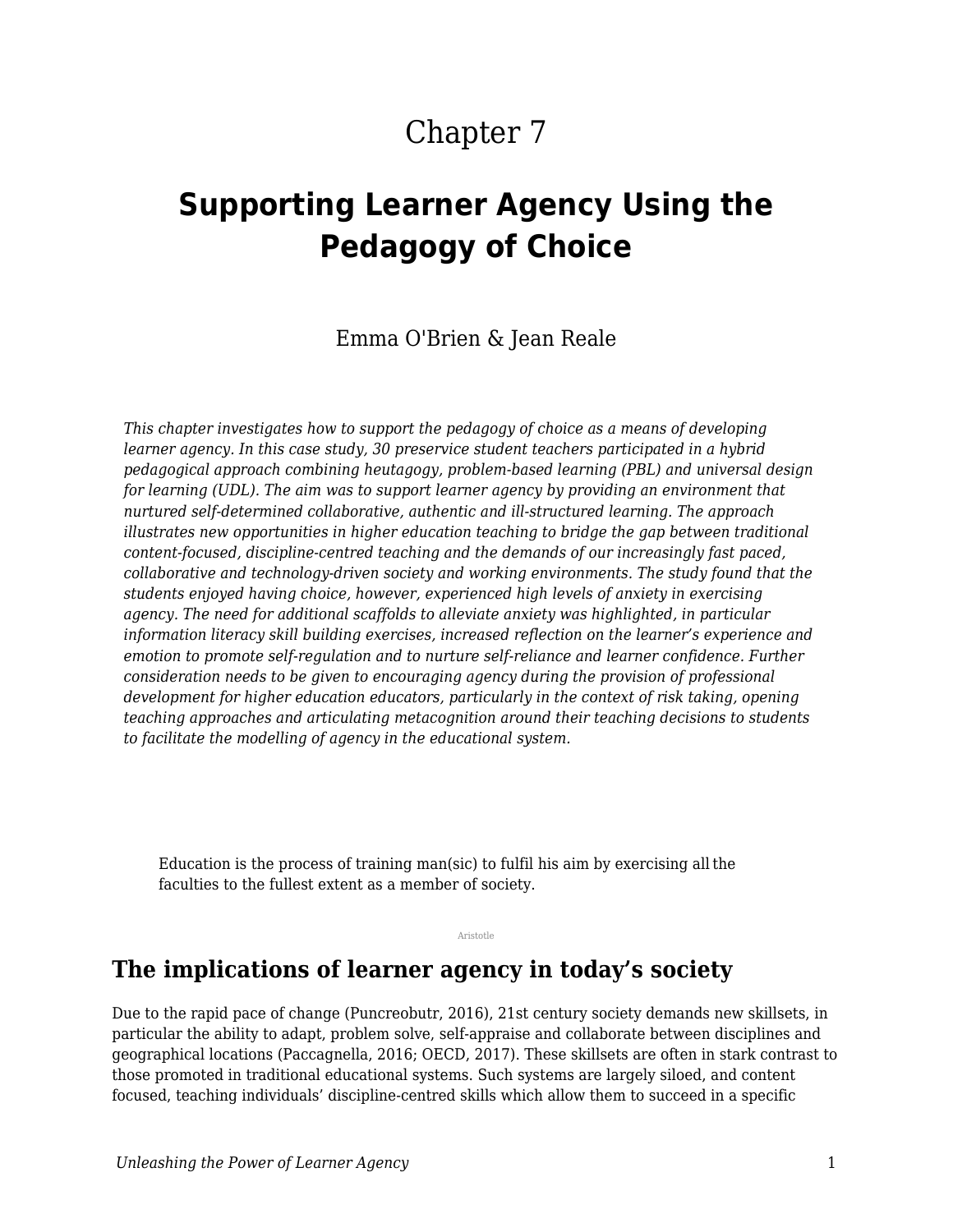career path (Costley & Dikerdem, 2011). Success is largely dependent on the ability of students to demonstrate prescribed learning outcomes for which they are awarded grades.

To bridge the gap between traditional education and the needs of 21st century society, students need to learn how to adapt to change by making informed choices about their own learning through agency. Educators must provide a safe space to urge students to take an active role in their learning, encouraging them to pre-empt problems, self-assess their skills level, identify their own learning outcomes, and adapt their skills (European Commission 2015; Savickas & Porfeli, 2012). In addition, educators must model agency by taking risks in their teaching, allowing themselves to be vulnerable, empathetic, and being open with their students (Hase, 2014, 2017).

If we encourage students to embrace their agency, we not only inspire them but empower them. Every environment has the potential to be a learning environment, and successful students will be the ones who have the skills to adapt (learning) environments to their individual needs. Therefore, learners' must understand their strengths and challenges and identify strategies to support their learning. Therefore, we need to foster self-determined learners who can monitor their progress and make connections with prior learning (McClaskey, 2016).

## **Pedagogies that support learner agency**

There are several pedagogies that support learner agency. This chapter will explore a hybrid of problem-based learning (PBL) and universal design for learning (UDL) to apply heutagogical principles, enhancing learner agency in today's higher education system.

### **Problem-based learning (PBL) and learner agency**

Problem-based learning (PBL) is a learner-centred pedagogy that reverses didactic education. Students explore ill-defined complex scenarios, and then identify and develop the knowledge needed to address such through a collaborative seven step process, adopting one of several team roles (Helelä & Fagerholm, 2008; O Brien et al., 2019a).

In groups, learners meet regularly to reflect, self-assess and provide feedback to their peers. Educators guide learners through the process and emphasise that PBL is not concerned with wrong or a right answers, encouraging learners to articulate their thought process for their approach (Helelä, & Fagerholm, 2008). Many of these tenets align with heutagogy particularly the focus on process, self-direction, collaboration and authentic learning (Blaschke, 2012; Hase & Kenyon, 2007).

In the initial stages, PBL learners experience a high level of anxiety (Fiddler & Knoll, 1995). Studies have also shown that there is a high drop-out rate particularly with distance and online PBL, learners cite challenges regarding identifying knowledge gaps, how to approach the PBL process, and working collaboratively. However, learners have emphasised the positive impact it has on understanding how they and others learn, thus developing self-awareness (O'Brien et al., 2019b).

The high dropout rate in the initial stages of PBL illustrate that it is far from perfect. The student experience needs to be supported to alleviate anxiety and to encourage students to embrace uncertainty to enhance their learning. In particular within PBL, we need to.

Make learners aware of how they learn, their learning preferences and how these impact their peers, support group work and metacognition, and nurture the heutagogical principles of self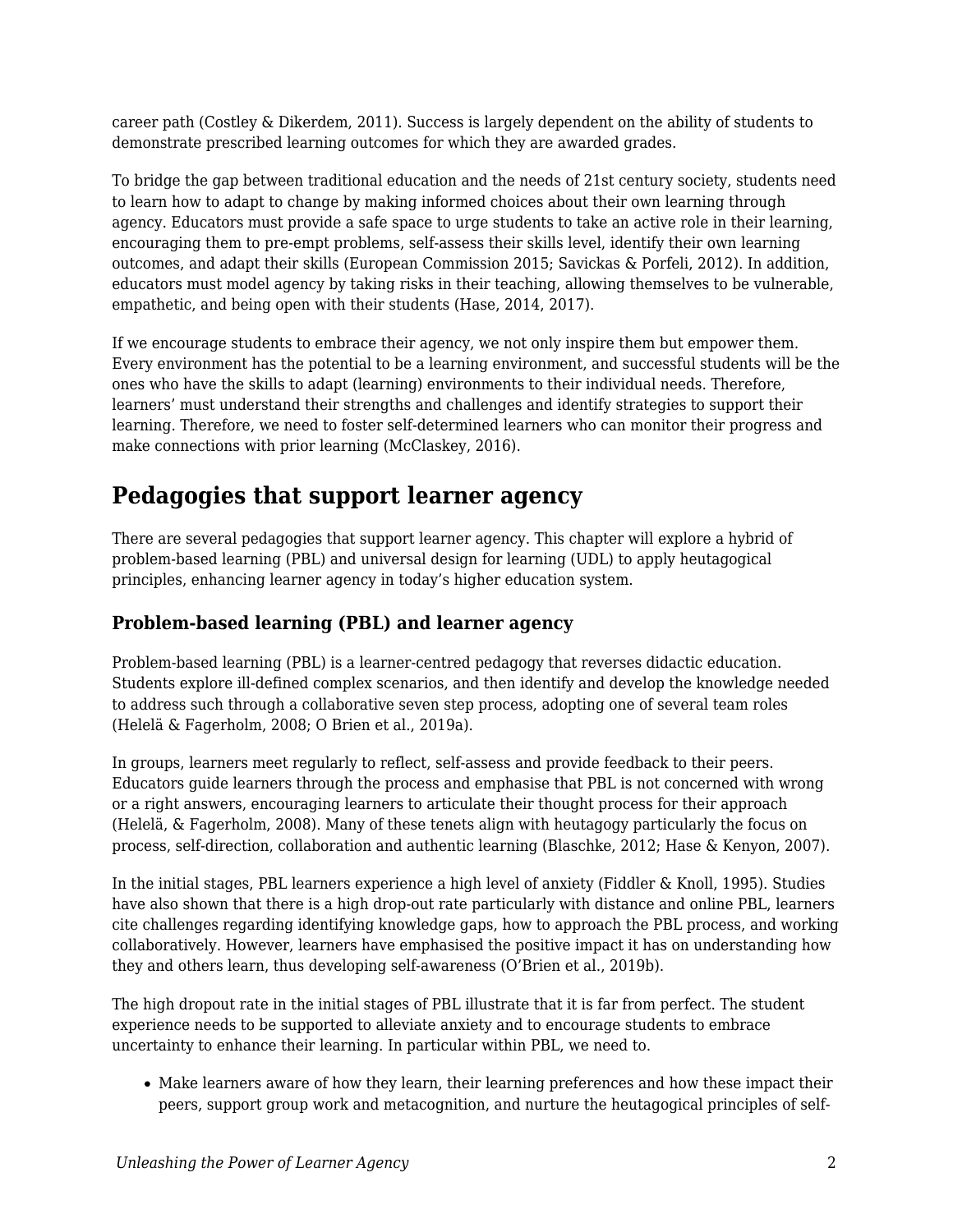awareness and self-direction.

- Develop skills to provide opportunities for learners to appraise their own work and that of their peers, empowering students to work more effectively in groups and facilitating the heutagogical principle of collaboration and assessment.
- Creating an awareness of how learners approach PBL to alleviate uncertainty (Gibbings et al, 2015), while encouraging self-appraisal and articulating metacognitive processes to support learners to adapt their approaches (Zimmerman & Schunk, 2001, p.5) and thus applying the heutatogical principle of reflection.

This chapter will explore how PBL can be integrated with UDL to nurture learner agency to empower 21st century learners.

#### **Universal design for learning (UDL) and learner agency**

Universal design for learning (UDL) is a framework that provides ALL students with equal opportunities to learn (Rose 2002). The three principles of UDL CAST (2018) provide a framework so that curricula and instruction are designed to be accessible and engaging. These principles are:

- **Multiple means of engagement**. Stimulates motivation and sustained enthusiasm for learning by promoting various ways of engaging with materials.
- **Multiple means of representation.** Presents information and content in a variety of ways to support understanding by students with different learning approaches/abilities.
- **Multiple means of action/expression**. Offers options for learners to demonstrate their learning in various ways, e.g., allowing choice of assessment type.

Furthermore, students are encouraged to take ownership of their learning from an early age. This supports the concept of heutagogy where the learner is at the centre of the learning process rather than the teacher or the curriculum (Hase, 2014).

Novak (2019) explores how UDL allows educators to remove barriers to learning by offering voice and choice. When we provide students with agency, we encourage them to be more engaged and creative. This, in turn, produces education that's more equitable and inclusive.

However, when UDL is adopted, it is largely through a design framework and is not made visible to learners. UDL needs to be made explicit by leveraging it as a conversational framework to discuss learner incomes, in particular their motivations, preferences, and strengths, so they can adapt the learning environment to meet their individual needs. By using the UDL framework in this way, educators can accept learner variability as a strength to be leveraged, not a challenge to be overcome (Rose & Meyer, 2002). In addition to providing a design framework, UDL also contributes to the construct of student-centrism by emphasizing the role of UDL in the development of "expert learners" (Meyer, Rose, & Gordon, 2014).

The earlier that the principles of UDL are introduced to students, the greater are the opportunities to support the development of key skills for independent learning. This develops individuals who have the ability to curate and process knowledge and make informed choices about their learning needs and outcomes to ensure they achieve their full potential as learners.

UDL is largely dependent on the individual learner focusing on themselves and their needs. In collaborative societies, learners need to become aware of the impact that their individual preferences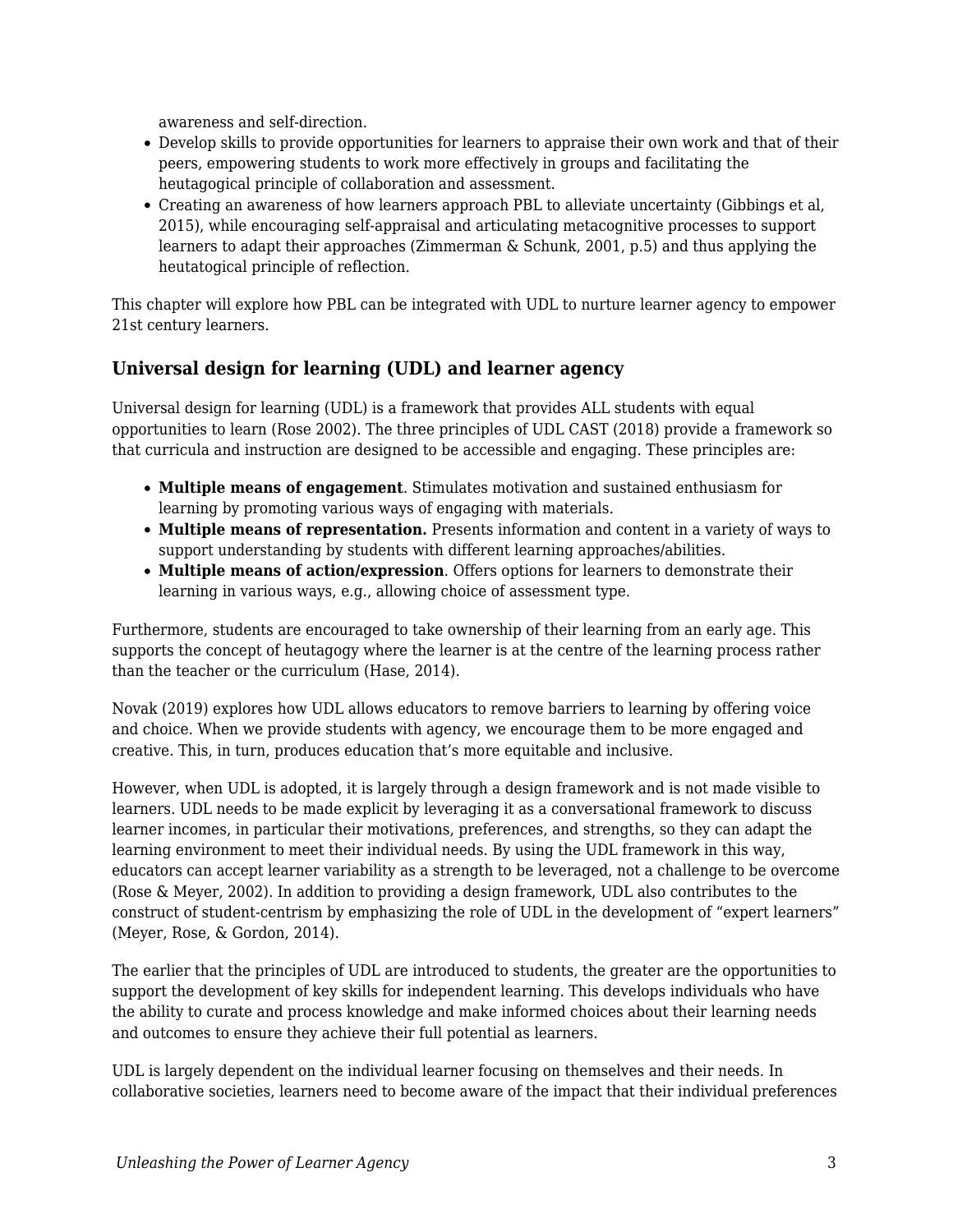have on their peers and their environment. To date, UDL has not been explored as a means of applying heutagogical principles and facilitating learner agency. Combined, UDL and PBL can extend the development of learner agency to collaborative and authentic environments. We call this the pedagogy of choice which empowers and enables learners to make informed choices regarding their learning.

### **Pedagogy of choice**

The pedagogy of choice has been referred to in various contexts. Bali (2019) defined the pedagogy of choice as a 'pedagogy or curriculum that has many opportunities for learners to make their own choices' (para. 3). Furthermore, Cummins (2009) argued that choice requires educators to challenge their assumptions regarding the current learning environment, particularly with a view to the role of the learner – students make decisions regarding what and how they learn. However, the provision of choice for learners is simply not enough; we need to support learners to develop a specific skillset to aid decision making, while applying the pedagogy of choice in practice. It is important to develop students' skills in self-awareness, decision making and metacognition to develop their confidence in forming their own learning pathway and nurture their transition from dependent to independent learners.

Previously, we looked at two pedagogies that facilitate learner agency. PBL is process-based and collaborative, focusing on engaging learners in multidisciplinary authentic learning experiences. However, learners often feel underprepared regarding their redefined role. UDL develops the expert learner but is limited to individual preferences and choices. It does not consider pedagogical approaches such as collaborative learning, uncertainty, and authentic learning. Furthermore, UDL is largely a design framework and needs to be made explicit as a conversational framework to encourage learner self-awareness and foster agency.

The pedagogy of choice (Figure 1) combines PBL and UDL to scaffold the students learning experience through a self-determined process of collaborative, authentic, and ill-structured learning. UDL provides opportunities for learners to consider their learning incomes through dialog (what they bring to the learning environment and what they want from it). When used transparently, UDL encourages the learner to become self-aware of his/her own preferences and how these can impact engagement with other learners and with the learning process. PBL empowers learners to make both individual and collaborative decisions, reflect on these, and explore how their learning can be applied to multiple contexts. UDL further scaffolds the experience of how learners use and express their knowledge. This holistic approach nurtures agency by providing opportunities for learners to determine their preferences, needs, and how they interact with others and the learning environment.

The next section illustrates a case study on how the pedagogy of choice has been applied in practice.

## **Case study on the application of the pedagogy of choice in developing learner agency**

This section describes how the pedagogy of choice was applied within the constraints of the current HE system.

In September 2019, a third-year undergraduate module in educational technology was redesigned to enhance learner agency. As educational technology is constantly changing, it is difficult to teach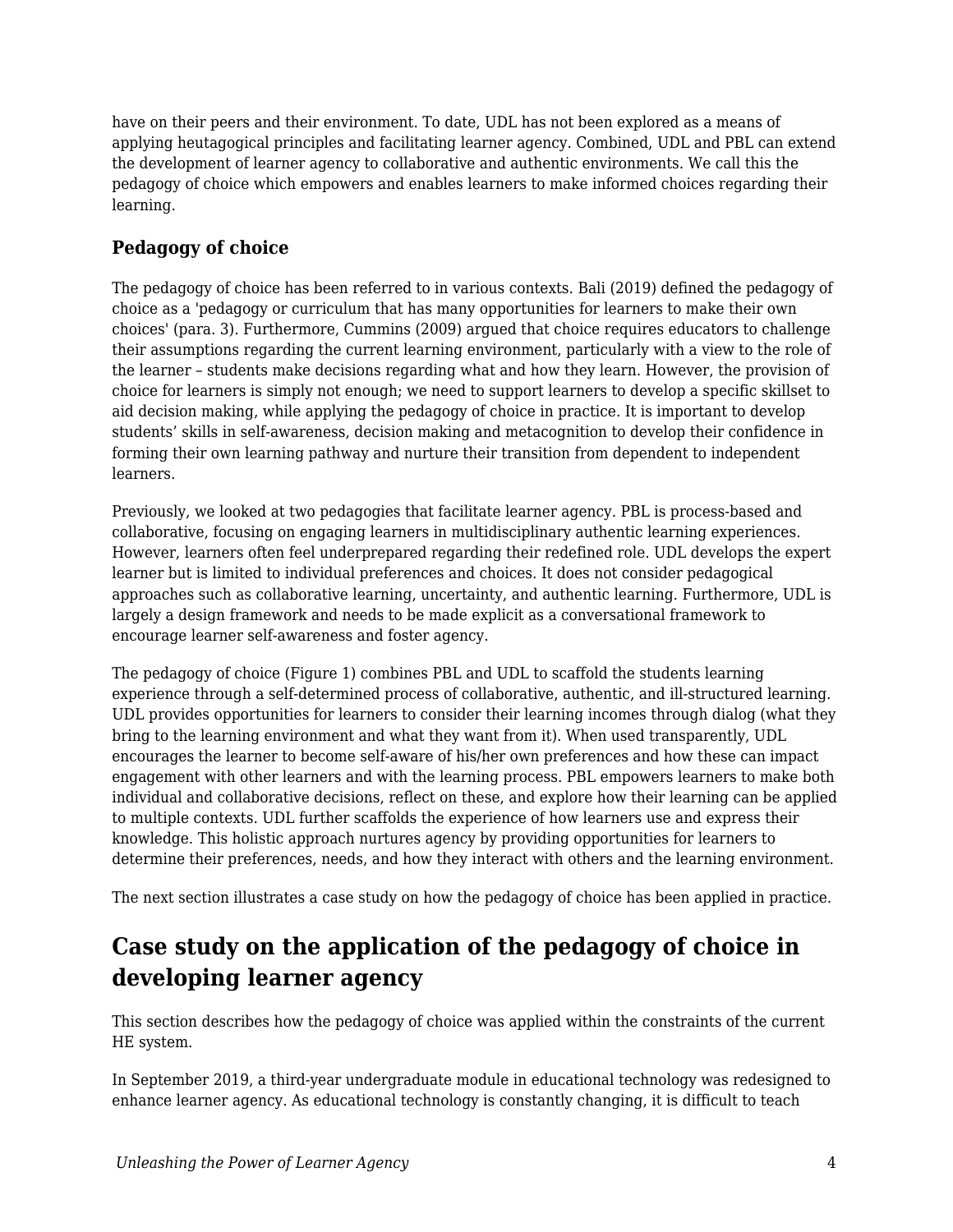students all technologies they could potentially encounter. Therefore, the module was adapted to empower learners to identify and critique the relevant technologies to be used in authentic contexts and how to apply these using pegogical best practice. The class consisted of 30 students who had participated in work placement the previous semester. To align with the pedagogy of choice, the module was redesigned as follows.

**Identification of learning incomes.** Firstly, learners participated in a poll expressing their motivation for engaging with the module and the challenges they experienced in work placement. Based on the results, the class discussed how digital learning technologies might address some of the challenges they faced. This made the module more appealing to the individual learners' preferences, which aligns with the heutagogical principles of self-direction and reflection.

**Providing opportunities for agency by incorporating authentic inquiry-based learning.** The lecturer then developed a trigger which represented an authentic problem in the workplace. The learners were asked to develop a plan and a digital resource to address the problem. Learners could choose a topic they wanted to focus on. All students choosing the same topic formed a PBL group, which aligns with the heutagogical principles of collaboration and exploration.

**Nurturing agency by emphasising the importance of process**. In PBL, the focus is on the process and not the outcome. Therefore, learning outcomes were rewritten to value learning processes rather than learning products. For example, rather than using a particular type of technology, learners evaluated how a digital resource can be effectively used to meet the needs of a group of learners. This aligns with the heutagogical principle of capability (Blaschke, 2012; Hase & Kenyon, 2009).

Figure 1

The pedagogy of choice: A hybrid of PBL and UDL.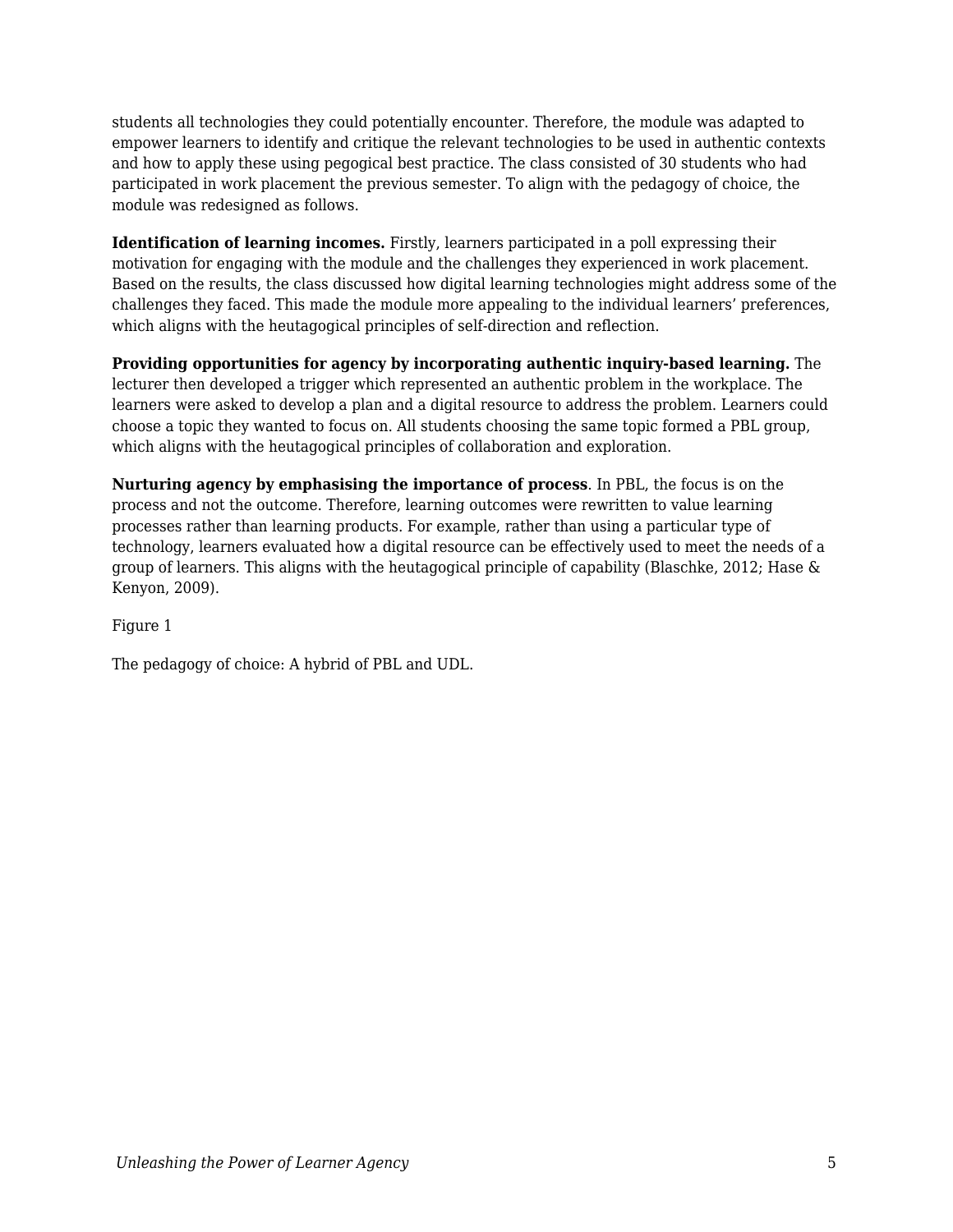

#### **Providing opportunities and nurturing agency in everyday teaching**. Each week learners participated in:

- 1. **A lecture** discussing PBL, UDL, assessment and feedback literacy and peer feedback.
- 2. **A PBL tutorial**. Students met each week in their PBL groups to develop a plan and a digital resource for the PBL trigger. Students completed one of the seven PBL steps each week. Each group was provided with an online collaborative space to complete each step of the PBL process. This encouraged students to continue their collaboration outside of class or for those who struggled with face to face expression, to contribute through alternate channels.
- 3. **A lab**. Each week, a lab was provided on a different type of digital learning technology. Learners were given a poll each week and voted on the technology they would like to explore in the proceeding lab. Lab sheets and videos were provided, and the students worked at their own pace, collaborating with each other and asking the lecturer questions as needed.

In the PBL classes, we discussed the PBL process, how we might approach the trigger, and how students could evidence their learning. Lectures were largely discussion based. To illustrate the importance of process rather than product, the class evaluated different types of educational resources and discussed how everyday technologies could be used in different ways to enhance learning.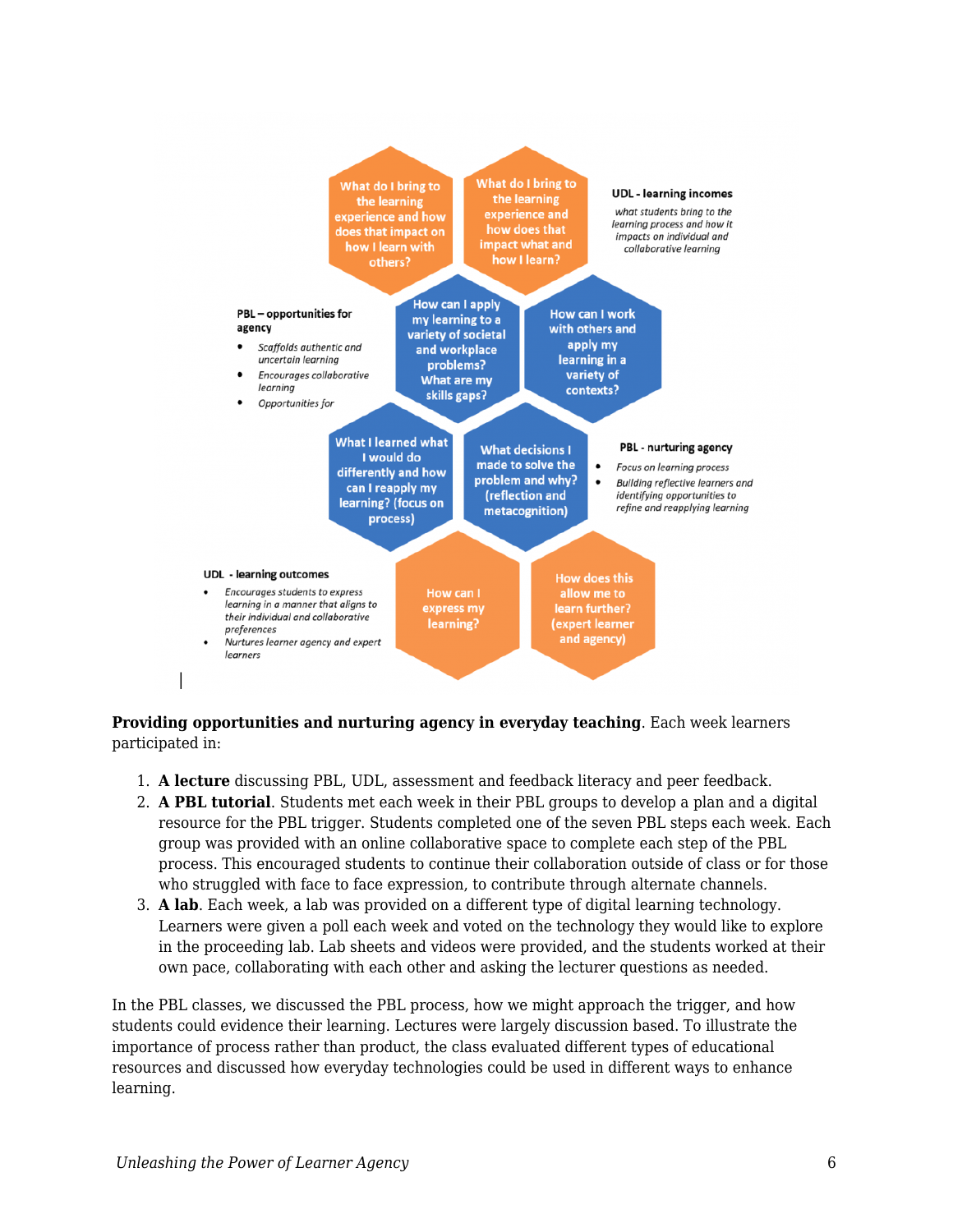The UDL classes were discussion based and were concerned with creating self-awareness. In the context of UDL principles, we discussed: How would you like to learn in the context of UDL principles, how you would like to demonstrate your learning, what ways would you like to express this, and how would you like to engage with your peers in class and the lecturer? The last topic to be discussed in class was how the students' learning preferences could impact the PBL group and how they collaborate, express and engage with each other. This allowed UDL to be made explicit and extended it beyond the individual. It encouraged self-awareness of how students learn individually and collaborate in groups. This encouraged learners to be empathetic towards their peers when working in groups and allow them to adapt the learning environment to their own individual and peer learning needs.

Assessment literacy classes encouraged self-appraisal, learners graded written sample assessments, and discussions were held regarding how they might express their learning in different forms, e.g., as a video, diagram, and/or podcast. The class discussed what good design plans and digital resources might look like.

In the peer assessment classes, learners developed a peer evaluation sheet in their PBL groups to encourage them to critique digital resources. Sample scenarios of peer feedback were given to groups, and discussions were held about what peer feedback might be useful and what might not. This developed self-appraisal skills.

Finally, learners engaged in peer learning as part of the assessment process. Each group presented their digital resource and were allocated a group to review. Marks were awarded to the peer reviewers regarding their ability to critique the design and pedagogical use of a digital resource.

## **Learning outcomes: Modelling UDL in practice**

In addition, the module was delivered in line with UDL principles, and this was made explicit throughout. The lecturer explained the rationale for why they were delivering the module in the specific manner and how it aligned to UDL principles.

- 1. **Multiple forms of representation**. Each week lab material was available in text, video, and podcast form. Learners could choose to physically attend class or view pre-recorded material online.
- 2. **Multiple forms of engagement.** In class lectures, learners could contribute via a poll. Learners could choose to meet face-to-face or work on the problem using technology mediated spaces provided by the lecturer. PBL groups could collaborate with each other at each stage of the PBL processes using text, video, or audio.
- 3. **Multiple forms of expression.** Learners could choose their mode of assessment, and they could choose to submit their assignment through text, audio (podcast), or graphically (info graphic or poster).

## **Challenges**

Content provided in lectures was largely focused on building learner confidence and self-awareness. Therefore, learners had to identify and gather the learning material required to solve the problem trigger, and they experienced a number of challenges in transitioning to such a learner-centred approach. In particular, students found it difficult to exercise their agency when making choices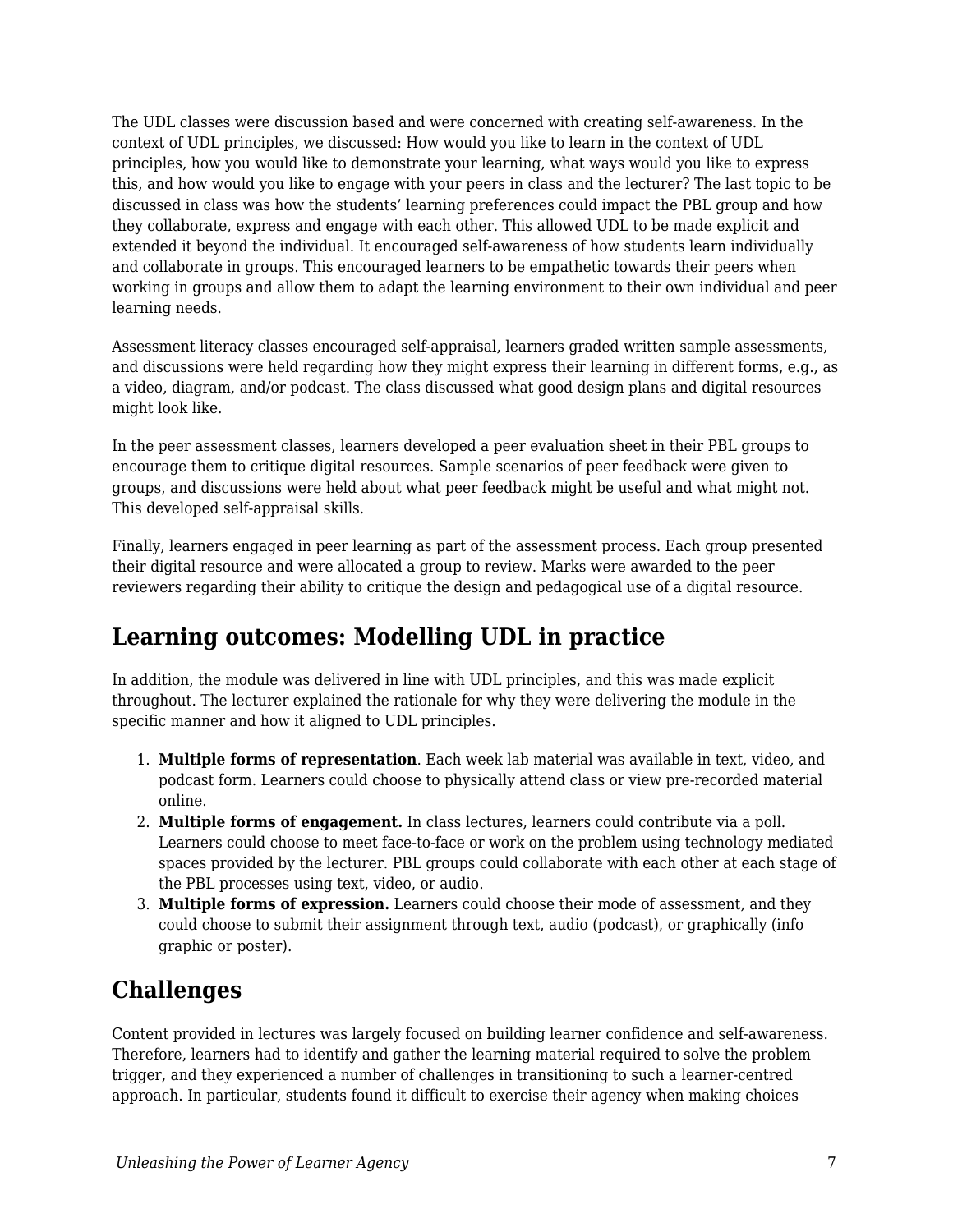regarding what to learn, how to learn, and how to express their learning in relation to the module. They relied largely on the lecturer to help them to make what they perceived as a 'right' decision. Also, despite scaffolding of the PBL process in lectures and through tutorials, learners struggled with how to approach the problem trigger, specifically in choosing what elements of the trigger to focus on and how to decide on the best approach to meet the needs of the problem trigger. We adopted a questioning approach to encourage students to articulate their metacognitive processes. For future iterations, providing examples of solved PBL triggers and prompts for metacognition could potentially provide additional support through the PBL process. Also, providing classes in information literacy to encourage learners to identify their knowledge gaps and guidance on how to fill these may have helped build learner confidence in exercising agency. To exercise their agency further, students could potentially develop their own problem trigger.

In addition, learners were encouraged to choose their mode of assessment and found it challenging to identify how to express their learning in different ways. Assessment literacy classes focused on exploring written modes of assessment and discussing how they might be conveyed in different ways. Further scaffolding, by providing examples of assessments in alternative modes and asking the students to provide feedback on these, may assist with addressing some of the challenges. Both assessments were weighted equally. The high stakes associated with these assignments may have inhibited learners to take perceived risks regarding their mode of assessment. Introducing shorter formative assessment, which are lower risk, to encourage learners to experiment with a variety of modes could build confidence.

Lastly, learners struggled regarding peer reviewing and feedback which lacked depth and was mainly positive. Providing opportunities for learners to generate feedback on their own digital resources or digital resources that were developed by individuals beyond the classroom may build critical thinking skills in a safe environment. Furthermore, discussing how an individual might interpret and apply this emotionally and logistically could facilitate self-appraisal and self-regulation.

## **Conclusion**

This chapter explored a case study in which a hybrid of PBL and UDL were applied in higher education to facilitate learner agency through the application of heutagogical principles. UDL was used to nurture self-awareness in the student group, encouraging learners to consider their learning incomes from the perspective of their individual and collective needs. This prepared learners for engaging in a PBL, through a collaborative, ill-defined learning environment which they will experience in the world of work. PBL provided opportunities for students to exercise their agency and nurtured this through process-based (rather than content-based) learning, self-reflection, and metacognition, thus further developing their skills. This provided learning outcomes which valued learner agency and diversity rather than 'right' or 'wrong' answers.

Overall, the students enjoyed having choice, however, experienced high levels of anxiety in exercising agency. Additional scaffolds need to be provided to alleviate learner anxiety, in particular the use of examples, the integration of information literacy skill building exercises, and increased reflection on the learner's experience and emotion throughout the process so they can self-regulate and adapt to build reliance and learner confidence. Further consideration also needs to be given in encouraging agency during the provision of professional development for higher education educators, particularly in the context of risk-taking, opening teaching approaches, and articulating metacognition around their teaching decisions to students in order to facilitate the modelling of agency in the educational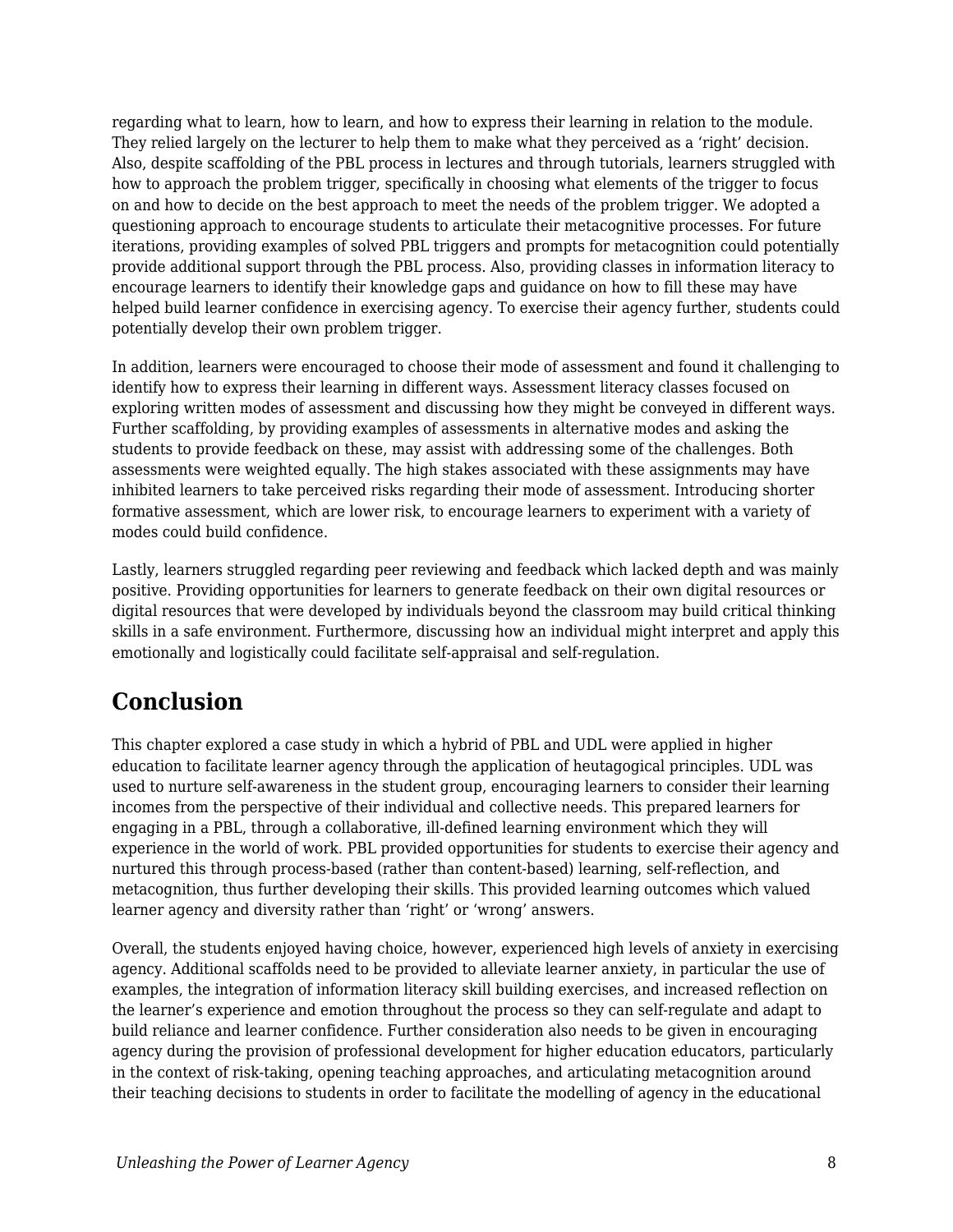system.

### **References**

- Abraham, R. R., & Komattil, R. (2017). Heutagogic approach to developing capable learners. *Medical Teacher, 39*(3), 295-299.
- Bali, M., (2019). *Pedagogy of choice for critical thinking.* [https://edtechbooks.org/-qrd](https://blog.mahabali.me/pedagogy/pedagogy-of-choice-for-critical-thinking/) [accessed on 6 th April 2020)
- Blaschke, L. M. (2012). Heutagogy and lifelong learning: A review of heutagogical practice and selfdetermined learning. *The International Review of Research in Open and Distributed Learning, 13*(1), 56-71.
- Bracken, S., & Novak, K. (Eds.). (2019). *Transforming higher education through Universal Design for Learning: An international perspective*. Routledge London.
- Biesta, G., Priestley, M., & Robinson, S. (2015). The role of beliefs in teacher agency. *Teachers and teaching, 21*(6), 624-640.
- CAST (2018). Universal Design for Learning Guidelines, version 2.2. <http://udlguidelines.cast.org> 23/08/2020
- Costley, C., & Dikerdem, M. A. (2011). Work based learning pedagogies and academic development. Project Report. Middlesex University, London, UK. [https://edtechbooks.org/-JLTI](http://eprints.mdx.ac.uk/8819/1/) [accessed on  $19<sup>th</sup>$  August 2020]
- Cummins, J. (2009). Pedagogies of choice: Challenging coercive relations of power in classrooms and communities. *International Journal of Bilingual Education and Bilingualism, 12*(3), 261-271.
- Downing, K., Kwong, T., Chan, S. W., Lam, T. F., & Downing, W. K. (2009). Problem-based learning and the development of metacognition. *Higher Education, 57*(5), 609-621.
- European Commission. (2015). *Education and Training 2020. Working Group Mandates 2016–2018*. Brussels: European Commission.
- Fiddler, M. B., & Knoll, J. W. (1995). Problem-based learning in an adult liberal learning context: Learner adaptations and feedback. *Continuing Higher Education Review, 59*, 13-24.
- Gibbings, P., Lidstone, J., & Bruce, C. (2015). Students' experience of problem-based learning in virtual space. *Higher Education Research & Development, 34*(1), 74-88.
- Hase, S., & Kenyon, C. (2007). Heutagogy: A child of complexity theory. *Complicity: An international journal of complexity and education, 4*(1).
- Hase, S. (2014). Skills for the learner and learning leader in the 21st century. In L.M. Blaschke, C. Kenyon, & S. Hase (Eds.), *Experiences in self-determined learning*, (pp. 98-107). United States: CreateSpace Independent Publishing Platform. [https://edtechbooks.org/-Kzdo](https://uol.de/coer/announcements/free-oer-now-available-experiences-in-self-determined-learning/)

Hase, S. (2017). Four characteristics of learning leaders. *TeachThought*.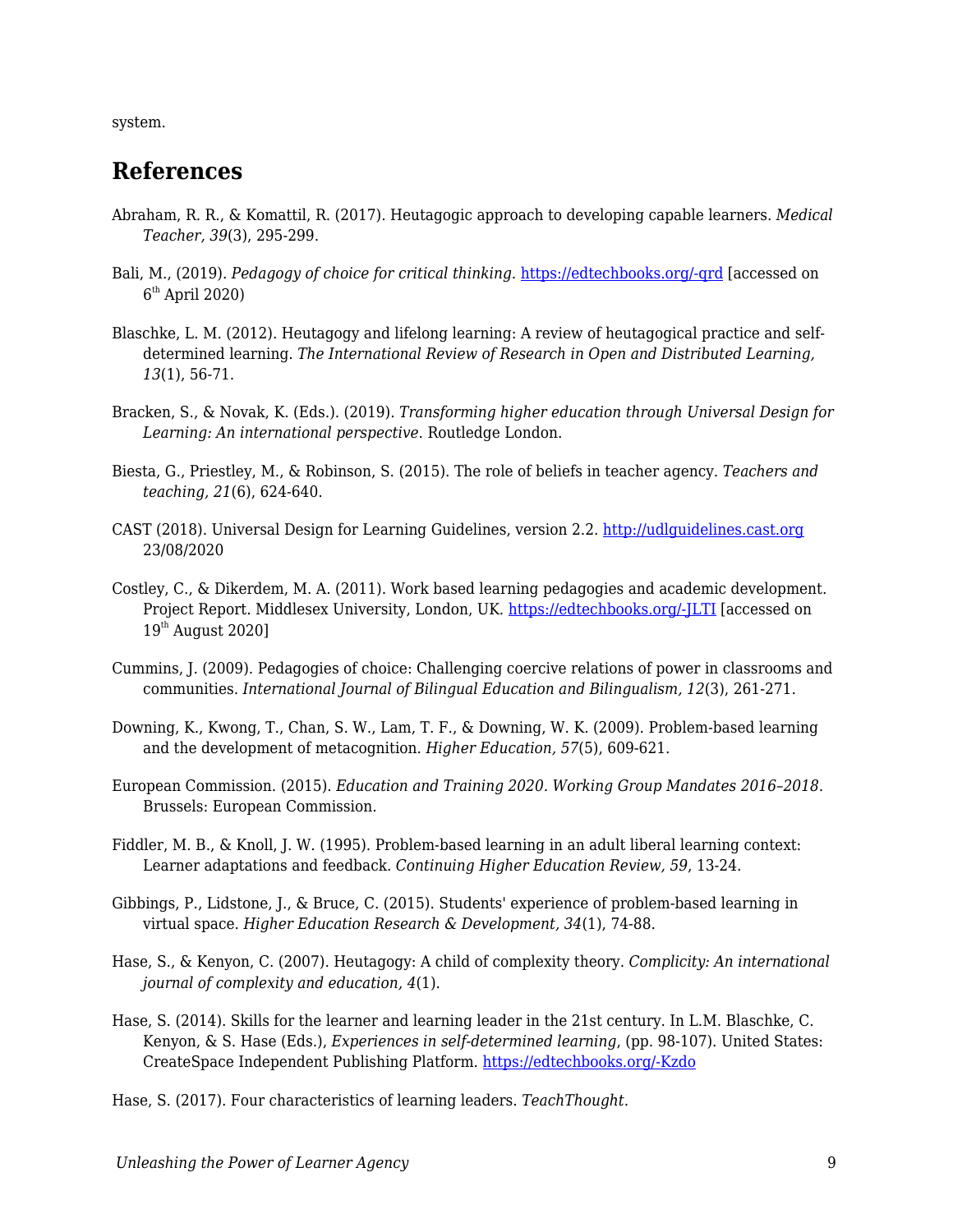https://www.teachthought.com/pedagogy/4-characteristics-learning-leaders/

- Helelä, M., & Fagerholm, H. (2008). *Tracing the roles of the PBL tutor: A journey of learning*. ISBN 978-952-5685-32-9 [https://edtechbooks.org/-Fxp](https://www.theseus.fi/bitstream/handle/10024/97121/pbl.pdf?sequence=1)
- O'Brien, E., McCarthy, J., Hamburg, I., & Delaney, Y. (2019a). Problem-based learning in the Irish SME workplace. *Journal of Workplace Learning.*
- O'Brien, E., Hamburg, I., & Southern, M. (2019). Using technology‐oriented, problem‐based learning to support global workplace learning. In Kenon, V. H., & Palsole, S. V. (Eds.), *The Wiley handbook of global workplace learning*. United States: John Wiley & Sons.
- OECD, (2017). *Future of work and skills: Paper presented at the 2nd Meeting of the G20 Employment Working Group,* 15-17 February 2017 Hamburg, Germany. OECD.
- McClaskey, K. (2016). *Developing the expert learner through the stages of personalized learning*. https://udl-irn.org/wp-content/uploads/2018/04/McClaskey\_K2016PersonalizedLearning.pdf
- Meyer, A., Rose, D.H., & Gordon, D. (2014). *Universal design for learning: Theory and practice*. Wakefield, MA: CAST Professional Publishing.
- Novak, K. (2019). Models of voice and choice: Recognize teachers' diverse experiences when implementing Universal Design for Learning strategies. *Principal, 99*(1), 20–23. [https://edtechbooks.org/-kCNK](https://www.naesp.org/principal-septemberoctober-2019-personalized-learning/models-voice-and-choice)
- Puncreobutr, V. (2016). Education 4.0: New challenge of learning. *St. Theresa Journal of Humanities and Social Sciences, 2*(2).
- Paccagnella, M. (2016) Age, ageing and skills: Results from the Survey of Adult Skills. *OECD Education Working Papers*, No. 132. Paris: OECD Publishing
- Savickas, M.L. & Porfeli, E.J. (2012) Career Adapt-Abilities Scale: Construction, reliability and measurement equivalence across 13 countries. *Journal of Vocational Behaviour*, *80*, 661-673
- Zimmerman, B. J., & Schunk, D. H. (2001). *Self-regulated learning and academic achievement: Theoretical perspectives* (2nd ed.). New York, NY, & London, UK: Routledge.